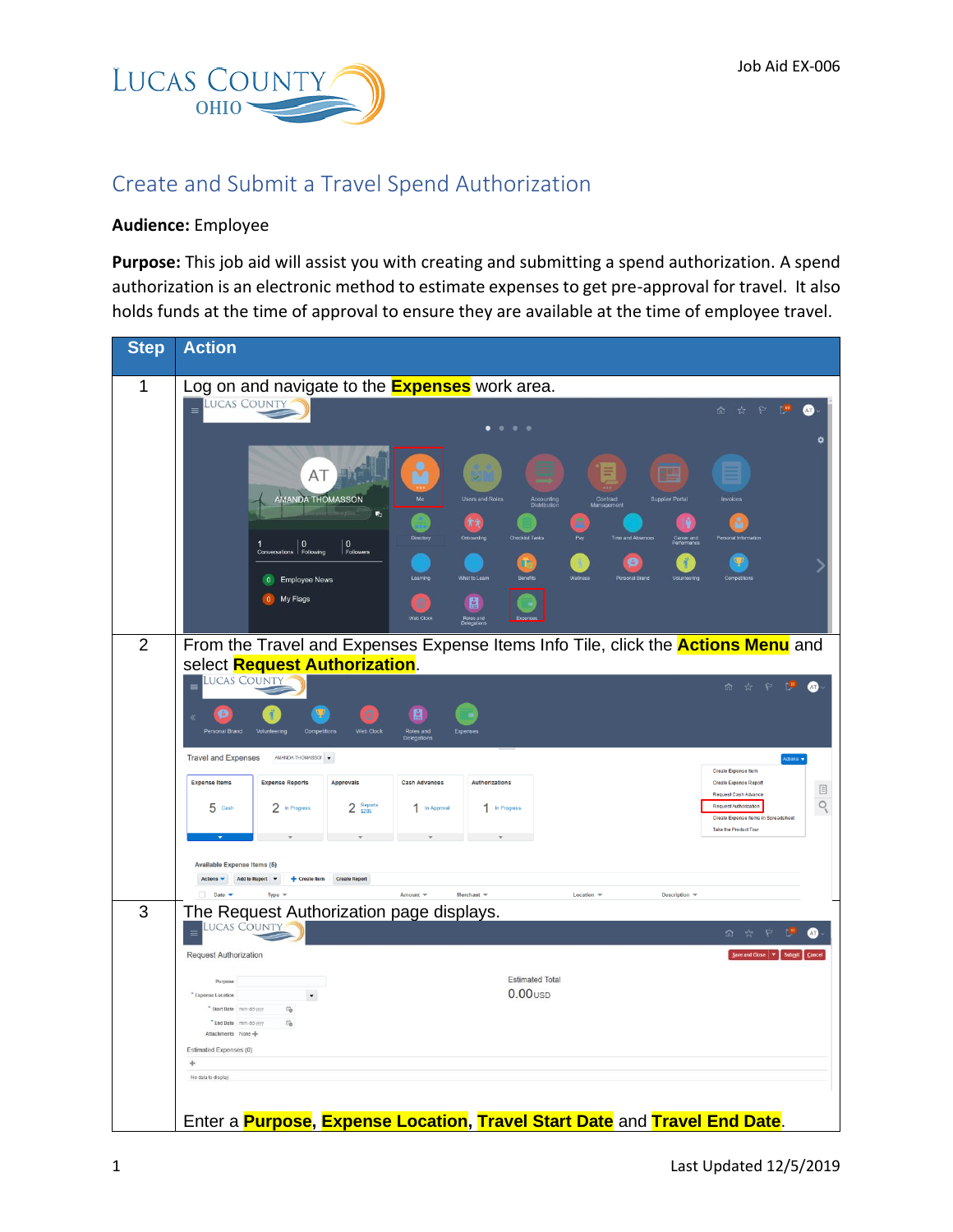

| Add expense items to the report either by creating an item or by adding an existing<br>item. To add an item click "+" icon.                                                                                                                      |                                                          |          |                      |                     |
|--------------------------------------------------------------------------------------------------------------------------------------------------------------------------------------------------------------------------------------------------|----------------------------------------------------------|----------|----------------------|---------------------|
| Add one or more attachments to create a travel itinerary. Note: Estimates for airfare,<br>hotel and car rental are required, if applicable to your travel. The authorization will be<br>rejected if there are no estimates/itineraries attached. |                                                          |          |                      |                     |
| <b>Education Conference</b><br><b>Purpose</b>                                                                                                                                                                                                    |                                                          |          |                      |                     |
| None<br><b>Attachments</b>                                                                                                                                                                                                                       |                                                          |          |                      |                     |
| Beside <b>Attachments</b> , click the " <sup>+</sup> " sign to add an attachment to the record.                                                                                                                                                  |                                                          |          |                      |                     |
| <b>Attachments</b>                                                                                                                                                                                                                               |                                                          |          |                      |                     |
| $+ \times$<br>Actions $\blacktriangledown$ View $\blacktriangledown$                                                                                                                                                                             |                                                          |          |                      |                     |
| * File Name or URL<br><b>Type</b><br>Category                                                                                                                                                                                                    | <b>Title</b>                                             |          | <b>Description</b>   | <b>Attached By</b>  |
| Travel Itineran ~<br>Browse No file selected.<br>File                                                                                                                                                                                            |                                                          |          |                      | <b>AMANDA THC</b>   |
| $\langle$                                                                                                                                                                                                                                        |                                                          |          |                      |                     |
| <b>Rows Selected 1</b>                                                                                                                                                                                                                           |                                                          |          |                      |                     |
|                                                                                                                                                                                                                                                  |                                                          |          |                      | <b>OK</b><br>Cancel |
| <b>File Type</b> and <b>Category</b> values default. Please choose your File Type and Category<br>appropriately. Use the <b>Choose File</b> button to select a file from your computer and<br>click the <b>Open</b> button.<br>File Upload       |                                                          |          |                      |                     |
| > Search Results in Downloads                                                                                                                                                                                                                    |                                                          | ৺ ু      | Four Points 20191027 | ×                   |
| Organize v                                                                                                                                                                                                                                       |                                                          |          |                      | 距 ▼<br>Ø<br>m       |
| <b>Public sector Docs</b>                                                                                                                                                                                                                        | Name                                                     |          |                      | Date modified       |
|                                                                                                                                                                                                                                                  |                                                          |          |                      |                     |
| This PC<br><b>BI</b> 3D Objects                                                                                                                                                                                                                  | $\vee$ Last month (1)                                    |          |                      |                     |
| Desktop                                                                                                                                                                                                                                          | $\left \frac{1}{2^n}\right $ Four Points 20191027-31.pdf |          |                      |                     |
| Documents                                                                                                                                                                                                                                        | Search again in:                                         |          |                      |                     |
| Downloads                                                                                                                                                                                                                                        | <b>Example 1</b> This PC                                 | 图 Custom |                      |                     |
| Music                                                                                                                                                                                                                                            |                                                          |          |                      |                     |
| $=$ Pictures                                                                                                                                                                                                                                     |                                                          |          |                      |                     |
| <b>Videos</b>                                                                                                                                                                                                                                    |                                                          |          |                      |                     |
| $\frac{1}{2}$ OS (C:)                                                                                                                                                                                                                            |                                                          |          |                      |                     |
| Employee Data Extract (\\entfs1-vm\Share\Deptile                                                                                                                                                                                                 |                                                          |          |                      |                     |
| A Maturack                                                                                                                                                                                                                                       | $\vee$ $\leq$                                            |          |                      | 10/31/2019 9:17     |
| File name:   Four Points 20191027-31.pdf                                                                                                                                                                                                         |                                                          |          | All Files (*.*)      | $\checkmark$        |
|                                                                                                                                                                                                                                                  |                                                          |          | $Q$ pen              | Cancel              |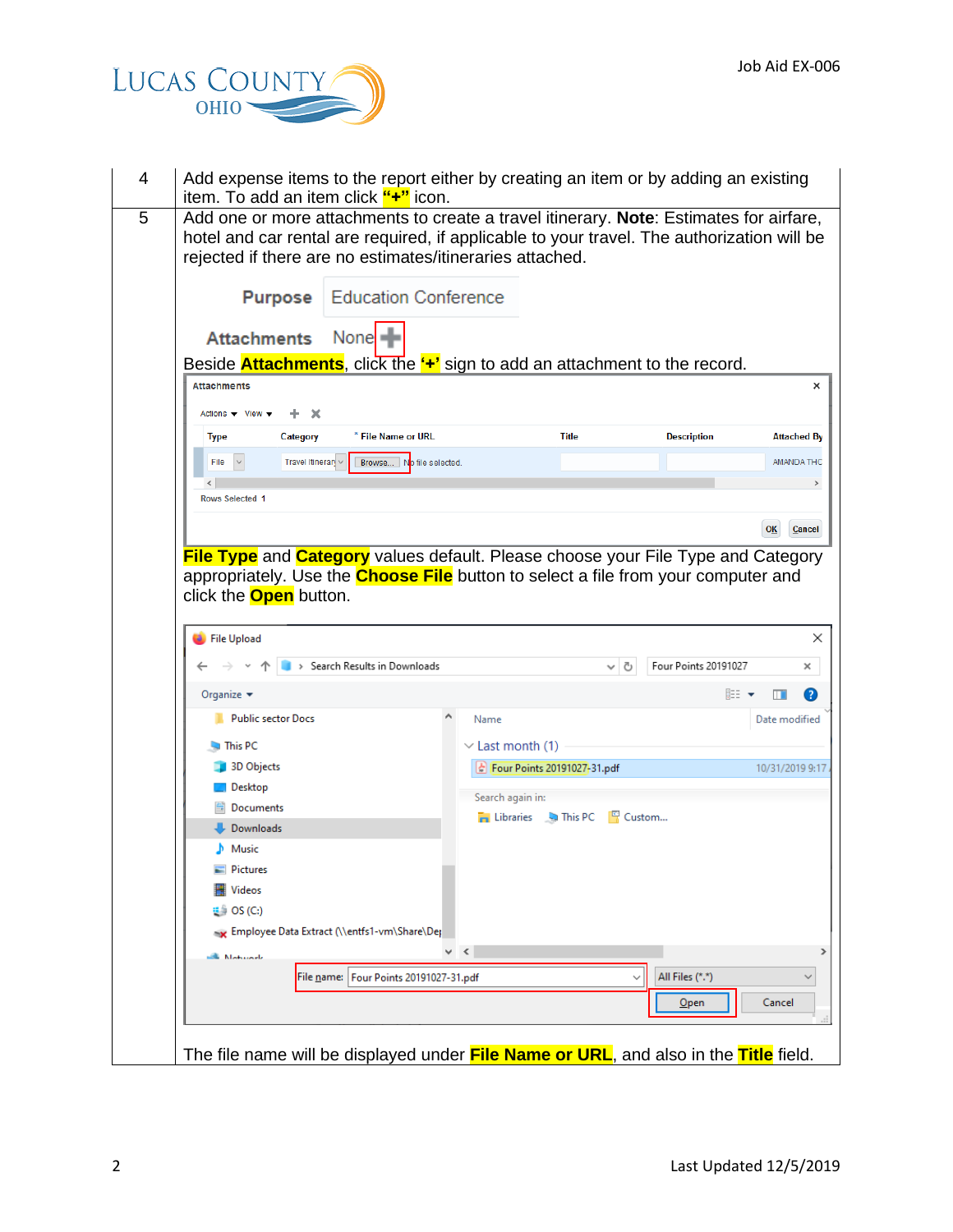

| <b>Type</b>                   | Category                                            | * File Name or URL                                                                                                                                                                                                               | <b>Title</b>                  |                             | <b>Description</b> | Attached By            |
|-------------------------------|-----------------------------------------------------|----------------------------------------------------------------------------------------------------------------------------------------------------------------------------------------------------------------------------------|-------------------------------|-----------------------------|--------------------|------------------------|
| File                          | Travel Itineran v                                   | Four Points 20191027-31.pdf Update                                                                                                                                                                                               |                               | Four Points 20191027-31     |                    | AMANDA THC             |
|                               |                                                     |                                                                                                                                                                                                                                  |                               |                             |                    |                        |
| <b>Rows Selected 1</b>        |                                                     |                                                                                                                                                                                                                                  |                               |                             |                    |                        |
|                               |                                                     |                                                                                                                                                                                                                                  |                               |                             |                    | OK                     |
|                               |                                                     | Modify the attachment Title if necessary and add a Description.                                                                                                                                                                  |                               |                             |                    |                        |
| Click the <b>Ok</b> button.   |                                                     |                                                                                                                                                                                                                                  |                               |                             |                    |                        |
|                               | <b>LUCAS COUNTY</b>                                 | The attachment is visible in the Request Authorization page.                                                                                                                                                                     |                               |                             |                    |                        |
| ≡                             |                                                     |                                                                                                                                                                                                                                  |                               |                             |                    |                        |
| <b>Request Authorization</b>  |                                                     |                                                                                                                                                                                                                                  |                               |                             |                    |                        |
|                               |                                                     |                                                                                                                                                                                                                                  |                               |                             |                    |                        |
|                               | Purpose P-Card Conference                           |                                                                                                                                                                                                                                  |                               |                             |                    | <b>Estimated Total</b> |
|                               | * Expense Location Columbus, Franklin, OH, Uniter v |                                                                                                                                                                                                                                  |                               |                             |                    | $0.00$ usp             |
|                               | * Start Date 11-25-2019                             | ïò                                                                                                                                                                                                                               |                               |                             |                    |                        |
|                               | * End Date 11-27-2019                               | 葩                                                                                                                                                                                                                                |                               |                             |                    |                        |
|                               | Attachments Four Points 20191027-31.pdf - X         |                                                                                                                                                                                                                                  |                               |                             |                    |                        |
|                               |                                                     |                                                                                                                                                                                                                                  |                               |                             |                    |                        |
| <b>Estimated Expenses (0)</b> |                                                     |                                                                                                                                                                                                                                  |                               |                             |                    |                        |
| ÷                             |                                                     | Items should then be added that match the type of expenses anticipated in the trip.                                                                                                                                              |                               |                             |                    |                        |
|                               |                                                     | Items can be manually added using the <b>Add Estimated Expense</b> button.<br>Fill in the fields for each new Estimated Expense. The Template field should be<br>populated with the appropriate Travel Template for your agency. |                               |                             |                    |                        |
| <b>Estimate Expense</b>       |                                                     |                                                                                                                                                                                                                                  |                               |                             |                    |                        |
|                               |                                                     |                                                                                                                                                                                                                                  | Template Lucas Travel         |                             |                    |                        |
|                               |                                                     |                                                                                                                                                                                                                                  | * Type Lodging                |                             |                    |                        |
|                               |                                                     |                                                                                                                                                                                                                                  | $*$ Amount USD - $\vee$       | 650.00                      |                    |                        |
|                               |                                                     |                                                                                                                                                                                                                                  | <b>Number of Days</b>         | 3                           |                    |                        |
|                               |                                                     |                                                                                                                                                                                                                                  | * Description                 | 3 Nights stay at conference |                    |                        |
|                               |                                                     |                                                                                                                                                                                                                                  |                               |                             |                    |                        |
|                               |                                                     |                                                                                                                                                                                                                                  | <b>Account</b>                | 1010.114001.50.640025.00000 |                    |                        |
|                               |                                                     |                                                                                                                                                                                                                                  | <b>Special 1</b>              |                             |                    |                        |
|                               |                                                     |                                                                                                                                                                                                                                  | <b>Special 2</b><br>Special 3 |                             |                    |                        |